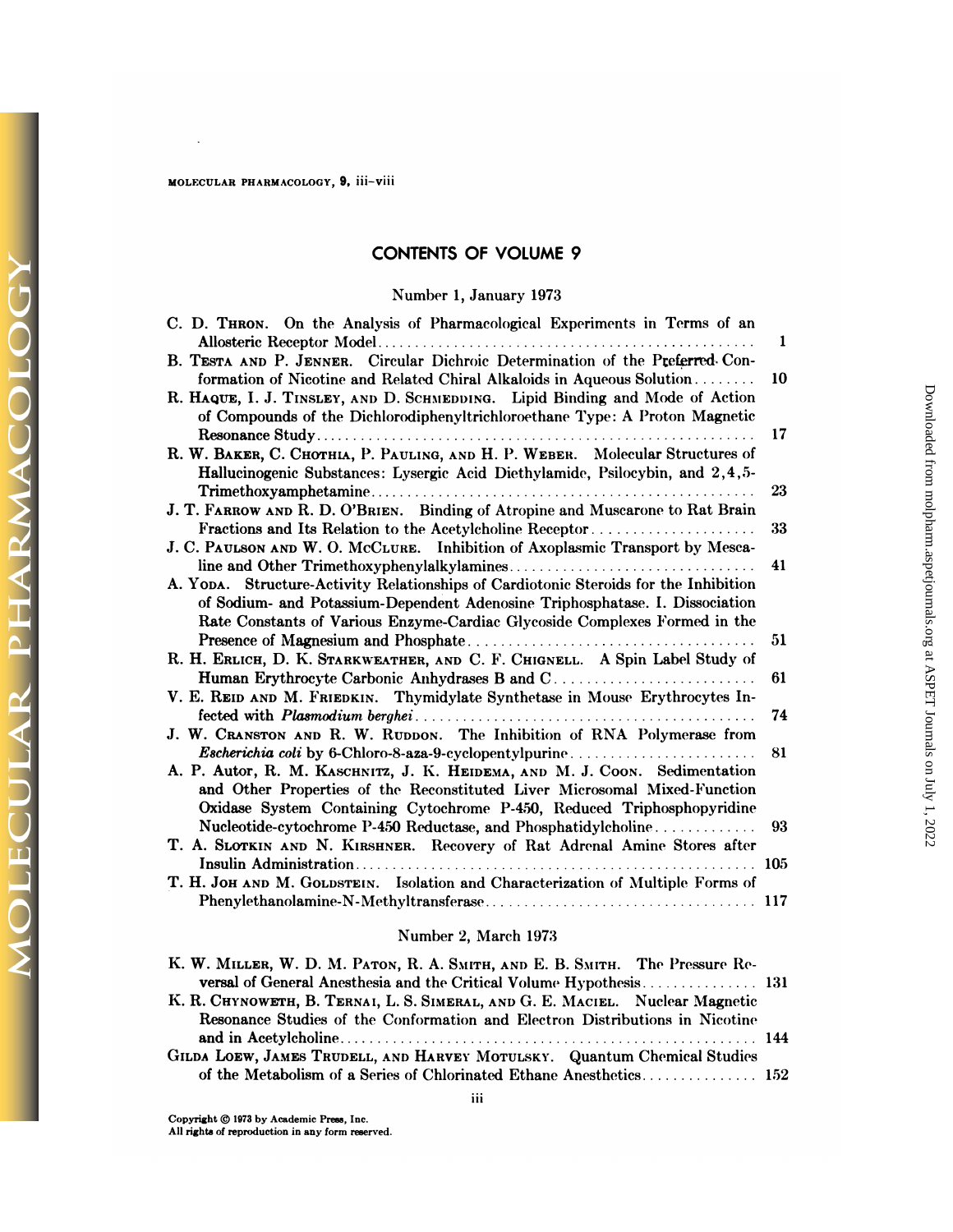| RALPH E. STEPHENS AND ARTHUR M. ZIMMERMAN. Action of Levallorphan: Macro-                                                                                                                                                                                |     |
|----------------------------------------------------------------------------------------------------------------------------------------------------------------------------------------------------------------------------------------------------------|-----|
| HIROYOSHI HIDAKA, TOMIKO ASANO, AND NOBUTAKA TAKEMOTO. Analogues of                                                                                                                                                                                      | 163 |
| Fusaric (5-Butylpicolinic) Acid as Potent Inhibitors of Dopamine $\beta$ -Hydroxylase 172                                                                                                                                                                |     |
| G. FREDERICK WOOTEN, NGUYEN B. THOA, IRWIN J. KOPIN, AND JULIUS AXELROD.<br>Enhanced Release of Dopamine $\beta$ -Hydroxylase and Norepinephrine from Sympa-<br>thetic Nerves by Dibutyryl Cyclic Adenosine 3', 5'-Monophosphate and Theo-               |     |
| TAKEO DEGUCHI. Role of the Beta Adrenergic Receptor in the Elevation of Adenosine<br>Cyclic 3', 5'-Monophosphate and Induction of Serotonin N-Acetyltransferase in                                                                                       |     |
| R. JULIAN S. DUNCAN. The Inhibition of Alcohol and Aldehyde Dehydrogenases by                                                                                                                                                                            | 184 |
|                                                                                                                                                                                                                                                          | 191 |
| JOHANNES EVERSE. The Specific Binding of Vitamin A Acid to Equine Liver Alcohol<br>$Dehydrogenase \ldots \ldots \ldots \ldots \ldots \ldots \ldots \ldots$                                                                                               | 199 |
| DONALD J. BIRKETT. Mechanism of Inactivation of Rabbit Muscle of Glyceraldehyde                                                                                                                                                                          |     |
|                                                                                                                                                                                                                                                          | 209 |
| M. D. MAINES AND M. W. ANDERS. Reconstitution of Carbon Monoxide-Binding                                                                                                                                                                                 |     |
| Particles after Removal of Heme by Serum Albumin                                                                                                                                                                                                         | 219 |
| KENNETH BALKOW AND MARCO RABINOVITZ. Increased Binding of Transfer Ribonu-<br>cleic Acid Species to Ribosomes under Conditions Interfering with Their Amino-                                                                                             |     |
| G. W. LUCIER, H. B. MATTHEWS, P. E. BRUBAKER, R. KLEIN, AND O. S. MCDANIEL.<br>Effects of Methylmercury on Microsomal Mixed-Function Oxidase Components of                                                                                               | 229 |
|                                                                                                                                                                                                                                                          | 237 |
| JIM BLANKENSHIP AND LEROY KUEHL. Effects of Phenobarbital and 3-Methylchol-<br>anthrene on Amino Acid Incorporation into Rat Liver Chromosomal Proteins<br>J. SEIFERT AND J. VÁCHA. Inhibition of [6- <sup>14</sup> C]Orotic Acid Incorporation into the | 247 |
| Cytosine Moiety of the Ribonucleic Acid of Rat Liver Cytoplasmic Ribosomes                                                                                                                                                                               | 259 |
| W. F. BENEDICT, N. CONSIDINE, AND D. W. NEBERT. Genetic Differences in Aryl<br>Hydrocarbon Hydroxylase Induction and Benzo[a]pyrene-Produced Tumorigene-                                                                                                 |     |
|                                                                                                                                                                                                                                                          | 266 |
| Short Communication<br>T. TOBIN, T. AKERA, R. E. HOGG, AND T. M. BRODY. Ouabain Binding to<br>Sodium- and Potassium-Dependent Adenosine Triphosphatase: Inhibition by<br>the $\beta$ , $\gamma$ -Methylene Analog of Adenosine Triphosphate              | 278 |
| Number 3, May 1973                                                                                                                                                                                                                                       |     |
| DANIEL L. DEXTER, TOSHIKAZU OKI, AND CHARLES HEIDELBERGER. Fluorinated                                                                                                                                                                                   |     |
| Pyrimidines XLII. Effect of 5-Trifluoromethyl-2'-deoxyuridine on Transcription                                                                                                                                                                           |     |

 $\frac{1}{2}$ 

| Number 3, May 1973                                                             |     |
|--------------------------------------------------------------------------------|-----|
| DANIEL L. DEXTER, TOSHIKAZU OKI, AND CHARLES HEIDELBERGER. Fluorinated         |     |
| Pyrimidines XLII. Effect of 5-Trifluoromethyl-2'-deoxyuridine on Transcription |     |
| JAY J. GOODMAN AND VAN R. POTTER. The Effect of 5-Flurodeoxyuridine on the     |     |
| Synthesis of Deoxyribonucleic Acid Pyrimidines in Precancerous Rat Liver 297   |     |
| K. A. CONKLIN, P. HEU, AND S. C. CHOU. The Effects of Antimalarial Drugs on    |     |
| JAMES L. BENNETT AND ERNEST BUEDING. Uptake of 5-Hydroxytryptamine by          |     |
|                                                                                |     |
| W. C. WERKHEISER, G. B. GRINDEY, R. G. MORAN, AND C. A. NICHOL. Mathematical   |     |
| Simulation of the Interaction of Drugs That Inhibit Deoxyribonucleic Acid Bio- | 320 |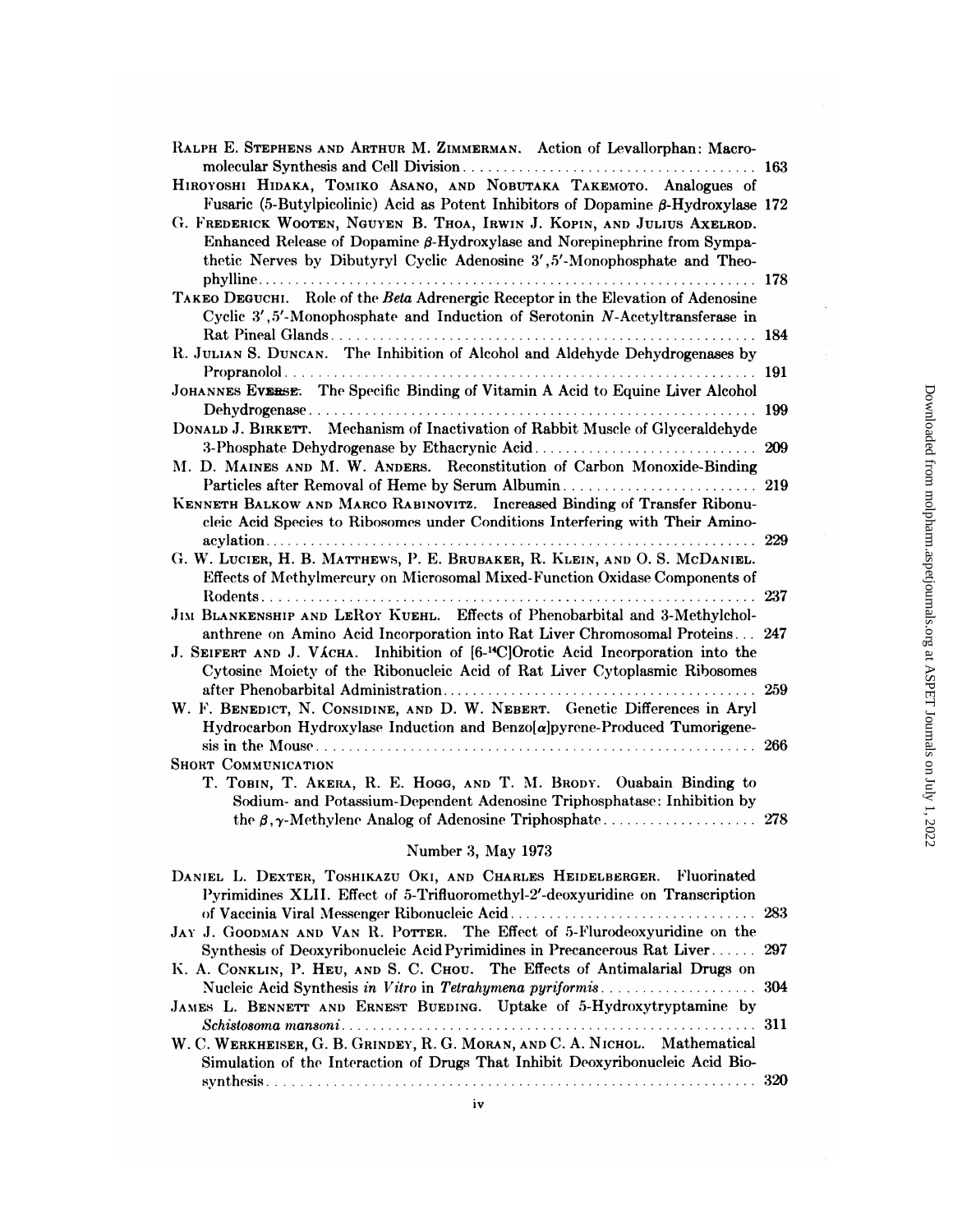| L. SPERO, A. J. SIEMENS, AND G. A. TOULIS. Tetrodotoxin Inhibition of a Na <sup>+</sup> In- |     |
|---------------------------------------------------------------------------------------------|-----|
|                                                                                             |     |
| T. TOBIN, T. AKERA, S. I. BASKIN, AND T. M. BRODY. Calcium Ion and Sodium-                  |     |
| and Potassium-Dependent Adenosine Triphosphatase: Its Mechanism of Inhibi-                  |     |
|                                                                                             |     |
| KAZUYA TANIGUCHI AND SHOICHI IIDA. The Role of Phospholipids in the Binding                 |     |
| of Ouabain to Sodium- and Potassium-Dependent Adenosine Triphosphatase 350                  |     |
| CARL L. JOHNSON, MARGARET A GOLDSTEIN, AND ARNOLD SCHWARTZ. On the                          |     |
| Molecular Action of Local Anesthetics I. The Mitochondrion as a Model Mem-                  |     |
|                                                                                             |     |
| D. W. SHOEMAN, FLOIE M. VANE, AND G. J. MANNERING. Induction of Drug Metabo-                |     |
| lism VII. Differences in P-420 Hemoproteins from Untreated and 3-Methyl-                    |     |
|                                                                                             | 372 |
| G. M. COHEN AND G. J. MANNERING. Involvement of a Hydrophobic Site in the                   |     |
|                                                                                             |     |
| SNORRI S. THORGIERSSON, DAVID J. JOLLOW, HENRY A. SASAME, IRA GREEN, AND                    |     |
| JERRY R. MITCHELL. The Role of Cytochrome P-450 in N-Hydroxylation of                       |     |
|                                                                                             | 398 |
| KANJI NAKATSU AND TAG E. MANSOUR. Effect of Perfusion with Different Sub-                   |     |
| strates and with Isoproterenol on Phosphofructokinase Activity in the Isolated              |     |
|                                                                                             | 405 |
| IVAN KLUH, EVA SEDLÁKOVÁ, TOMISLAV BARTH, AND JOSEPH H. CORT. Neurophysin                   |     |
| Binding of Vasopressin Analogues Altered at the NH <sub>2</sub> - and COOH-Terminal         |     |
|                                                                                             |     |
| <b>SHORT COMMUNICATION</b>                                                                  |     |
| EDWARD W. VOSS, JR., PEYTON METZEL, AND JEFFREY L. WINKELHAKE. In-                          |     |
| corporation of Lysergic Acid Diethylamide Intermediate into Antibody                        |     |
|                                                                                             | 421 |
|                                                                                             |     |

# Number 4, July 1973

|                                                                                                                                                                                                                                      | 427 |
|--------------------------------------------------------------------------------------------------------------------------------------------------------------------------------------------------------------------------------------|-----|
| BORIS TABAKOFF, ROBERT ANDERSON, AND SPYRIDON G. A. ALIVISATOS. Enzymatic                                                                                                                                                            |     |
| TOM LLOYD AND SEYMOUR KAUFMAN. Production of Antibodies to Bovine Adrenal<br>Tyrosine Hydroxylase: Cross-reactivity Studies with Other Pterin-Dependent                                                                              |     |
|                                                                                                                                                                                                                                      |     |
| J. A. FERRENDELLI, D. A. KINSCHERF, AND M. M. CHANG. Regulation of Levels of<br>Guanosine Cyclic 3', 5'-Monophosphate in the Central Nervous System: Effects                                                                         |     |
|                                                                                                                                                                                                                                      |     |
| MARIA ALMIRA CORREIA AND G. J. MANNERING. Reduced Diphosphopyridine Nu-<br>cleotide Synergism of the Reduced Triphosphopyridine Nucleotide-Dependent<br>Mixed-Function Oxidase System of Hepatic Microsomes I. Effects of Activation |     |
| MARIA ALMIRA CORREIA AND G. J. MANNERING. Reduced Diphosphopyridine Nu-                                                                                                                                                              |     |
| cleotide Synergism of the Reduced Triphosphopyridine Nucleotide-Dependent<br>Mixed-Function Oxidase System of Hepatic Microsomes II. Role of the Type I                                                                              |     |
| ROBERT KATZ, STEPHEN R. HELLER, AND ARTHUR E. JACOBSON. A Molecular Orbital                                                                                                                                                          |     |
| Study of Norepinephrine and 3,4-Dihydroxyphenethylamine: a Reevaluation of<br>Structure-Activity Relationships in Norepinephrine 486                                                                                                 |     |

 $\mathbf{v}$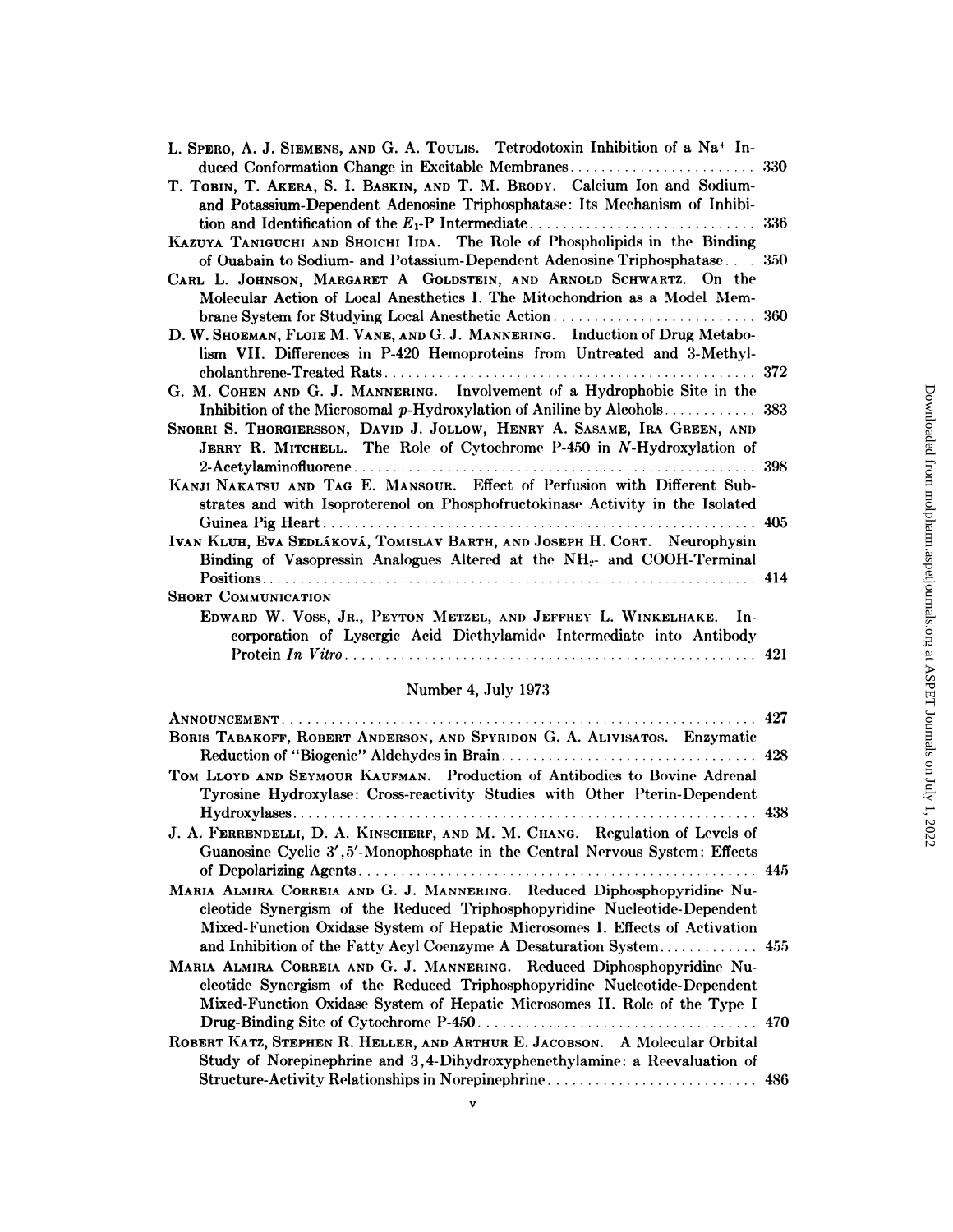| ROBERT KATZ AND ARTHUR E. JACOBSON. A Molecular Orbital Study of 2,4,5-            |     |
|------------------------------------------------------------------------------------|-----|
| Trihydroxyphenethylamine and Related Polyhydroxyphenethylamines                    | 495 |
| J. LUNDSTROM, H. ONG, J. DALY, AND C. R. CREVELING. Isomers of 2, 4, 5-Trihydroxy- |     |
| phenethylamine (6-Hydroxydopamine): Long-Term Effects on the Accumula-             |     |
|                                                                                    | 505 |
| DAVID J. LENTZ, GARY H. HENDERSON, AND EDWARD M. EYRING. Kinetics of Aqueous       |     |
|                                                                                    |     |
| JEAN-PIERRE RAYNAUD, MARIE-MADELEINE BOUTON, DANIELLE GALLET-BOURQUIN,             |     |
| DANIEL PHILIBERT, COLETTTE TOURNEMINE, AND GENEVIÈVE AZADIAN-BOU-                  |     |
|                                                                                    |     |
| LARRY E. HARE AND ROBERT E. HANDSCHUMACHER. Physical and Biological Proper-        |     |
| ties of Acetamidino-, $\beta$ -Dimethylaminopropionamidino-, and Maleyl-L-Asparag- |     |
|                                                                                    |     |
| J. B. LOMBARDINI AND PAUL TALALAY. Effects of Inhibitors of Adenosine Triphos-     |     |
| phate: L-Methionine S-Adenosyltransferase on Levels of S-Adenosyl-L-methionine     |     |
|                                                                                    |     |
| JANUSZ B. SUSZKIW. Interaction of Selected Cholinergic Effector Molecules with     |     |
|                                                                                    |     |
| NEVILLE BROOKES AND ROBERT WERMAN. The Cooperativity of y-Aminobutyric             |     |
|                                                                                    |     |
| NEVILLE BROOKES, MARTIN BLANK, AND ROBERT WERMAN. The Kinetics of the              |     |
| Conductance Increase Produced by $\gamma$ -Aminobutyric Acid at the Membrane of    |     |
|                                                                                    |     |
| <b>SHORT COMMUNICATION</b>                                                         |     |
| R. K. MARGOLIS, S. D. JAANUS, AND R. U. MARGOLIS. Stimulation by Acetyl-           |     |
| choline of Sulfated Mucopolysaccharide Release from the Perfused Cat               |     |
|                                                                                    | 590 |
| Number 5, September 1973                                                           |     |
| JOHN N. FAIN. Inhibition of Adenosine Cyclic 3', 5'-Monophosphate Accumulation     |     |
| in Fat Cells by Adenosine, $N^6$ -(Phenylisopropyl)adenosine, and Related Com-     |     |
|                                                                                    | 595 |
| MICHAEL BROWNSTEIN, JUAN M. SAAVEDRA, AND JULIUS AXELROD. Control of               |     |
|                                                                                    |     |
| TAKEO DEGUCHI AND JULIUS AXELROD. Superinduction of Serotonin N-Acetyl-            |     |
| transferase and Supersensitivity of Adenyl Cyclase to Catecholamines in De-        |     |

ALBERT KALISKER, CHARLES O. RUTLEDGE, AND JOHN P. PERKINS. Effect of Nerve Degeneration by 6-Hydroxydopamine on Cathecholamine-Stimulated Adenosine 

PATRICE GUYENET, PIERRE LEFRESNE, JEAN ROSSIER, JEAN CLAUDE BEAUJOUAN, AND JACQUES GLOWINSKI. Inhibition by Hemicholinium-3 of [<sup>14</sup>C]Acetylcholine Synthesis and [<sup>3</sup>H]Choline High-Affinity Uptake in Rat Striatal Synaptosomes... 630 SUNGZONG KANG, CARL L. JOHNSON, AND JACK P. GREEN. Theoretical Studies on the

| GILLIAN SUDLOW, DONALD J. BIRKETT, AND DENIS N. WADE. Spectroscopic Tech-        |  |
|----------------------------------------------------------------------------------|--|
| niques in the Study of Protein Binding: The Use of 1-Anilino-8-Naphthalene-      |  |
| sulphonate as a fluorescent Probe for the Study of the Binding of Iophenoxic and |  |

FRANKLIN J. ZIEVE. Effects of the Carcinogen N-Acetoxy-2-fluorenylacetamide on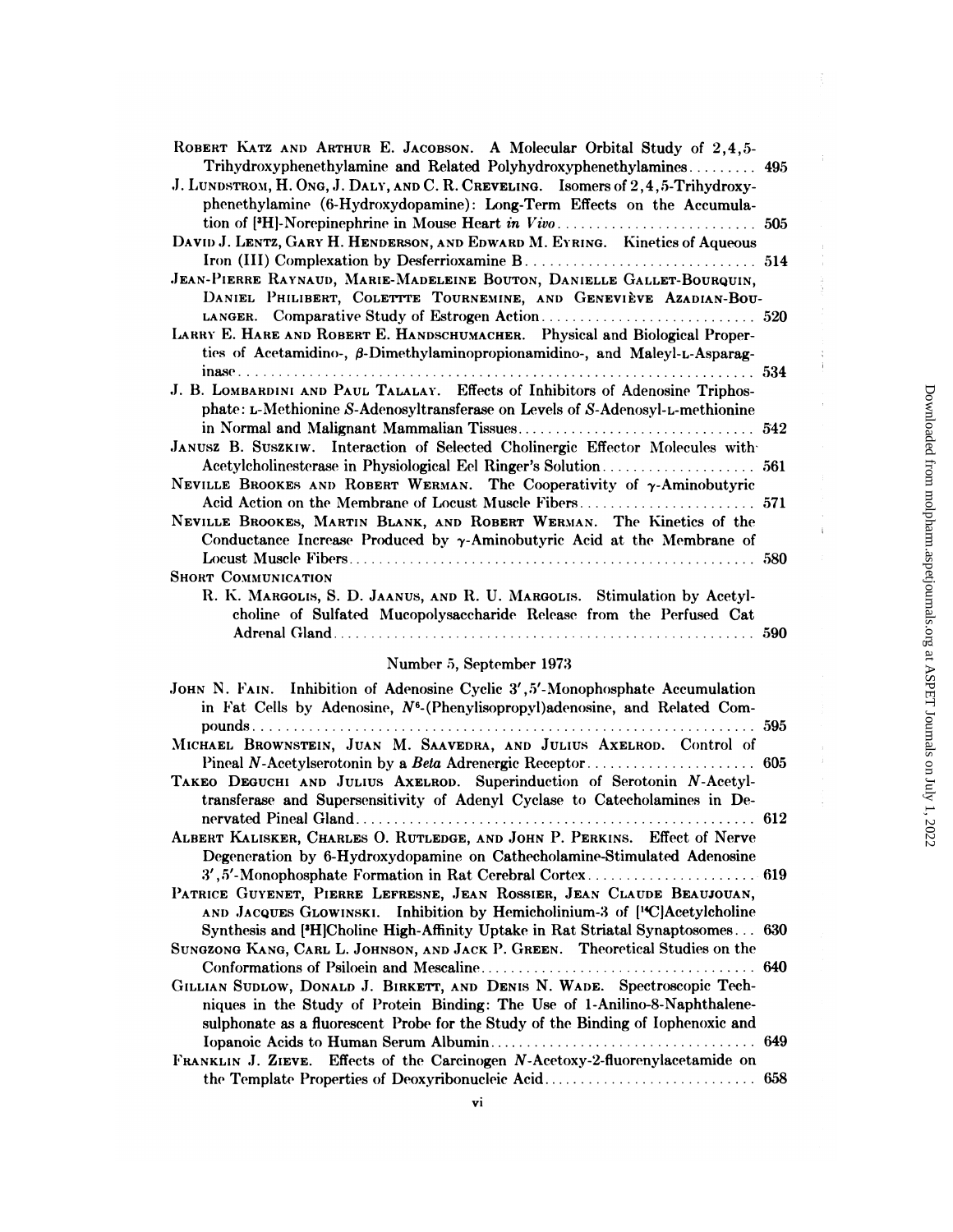| RONALD G. THURMAN. Induction of Hepatic Microsomal Reduced Nicotinamide<br>Adenine Dinucleotide Phosphate-Dependent Production of Hydrogen Peroxide<br><b>College</b>                                                                                                                                                                                                                                                                          | 670 |
|------------------------------------------------------------------------------------------------------------------------------------------------------------------------------------------------------------------------------------------------------------------------------------------------------------------------------------------------------------------------------------------------------------------------------------------------|-----|
| THOMAS TOBIN, TAI AKERA, AND DAVID KU. Reversibility of the Interaction of<br>Strophanthidin Bromoacetate with the Cardiotonic Steroid Binding Site of Sodium-                                                                                                                                                                                                                                                                                 |     |
| <b>SHORT COMMUNICATIONS</b>                                                                                                                                                                                                                                                                                                                                                                                                                    |     |
| RAYMOND W. RUDDON, DONNA E. LUNDEEN, AND LORA E. RIKANS. Induction<br>of Aryl Hydrocarbon Hydroxylase in Mouse 3T3 Cells: Relationship to the<br>State of Cell Proliferation and Guanosine Cyclic 3', 5'-Monophosphate 686<br>FRANZ OESCH, NOREEN MORRIS, JOHN W. DALY, JACQUES E. GIELEN, AND<br>DANIEL W. NEBERT. Genetic Expression of the Induction of Epoxide<br>Hydrase and Aryl Hydrocarbon Hydroxylase Activities in the Mouse by Phe- |     |
| Number 6, November 1973                                                                                                                                                                                                                                                                                                                                                                                                                        |     |
|                                                                                                                                                                                                                                                                                                                                                                                                                                                | 697 |
| GEOFFERY M. COOPER AND SHELDON GREER. The Effect of Inhibition of Cytidine<br>Deaminase by Tetrahydrouridine on the Utilization of Deoxycytidine and 5-                                                                                                                                                                                                                                                                                        |     |
| Bromodeoxycytidine for Deoxyribonucleic Acid Synthesis<br>GEOFFREY M. COOPER AND SHELDON GREER. Phosphorylation of 5-Halogenated                                                                                                                                                                                                                                                                                                               | 698 |
| Deoxycytidine Analogues by Deoxycytidine Kinase                                                                                                                                                                                                                                                                                                                                                                                                | 704 |
| M. HUANG, A. K. S. Ho, AND J. W. DALY. Accumulation of Adenosine Cyclic 3', 5'-<br>Monophosphate in Rat Cerebral Cortical Slices. Stimulatory Effect of Alpha and<br>Beta Adrenergic Agents after Treatment with 6-Hydroxydopamine, 2,3,5-Tri-                                                                                                                                                                                                 |     |
|                                                                                                                                                                                                                                                                                                                                                                                                                                                |     |
| ROBERT G. PENDLETON AND INA B. SNOW. The Binding Order of Substrates to Phenyl-                                                                                                                                                                                                                                                                                                                                                                |     |
| OTHMAN A. SHEMISA AND LEONARD A. FAHIEN. Effects of Tranquilizers on the Gluta-                                                                                                                                                                                                                                                                                                                                                                | 718 |
| mate Dehydrogenase-Glutamate-Oxalacetate Transaminase Complex<br>ALAN POLAND AND EDWARD GLOVER. Chlorinated Dibenzo-p-dioxins: Potent In-<br>ducers of $\delta$ -Aminolevulinic Acid Synthetase and Aryl Hydrocarbon Hydroxylase                                                                                                                                                                                                               | 726 |
| II. A Study of the Structure-Activity Relationship                                                                                                                                                                                                                                                                                                                                                                                             | 736 |
| HANNAH O. GREEN AND THEODORE A. SLOTKIN. Reserpine-Like Effects of Harmine                                                                                                                                                                                                                                                                                                                                                                     | 748 |
| R. R. Ison, P. PARTINGTON, AND G. C. K. ROBERTS. The Conformation of Catechola-                                                                                                                                                                                                                                                                                                                                                                |     |
| ATSUNOBU YODA, SHIZUKO YODA, AND AWNI M. SARRIF. Structure-Activity Rela-<br>tionships of Cardiotonic Steroids for the Inhibition of Sodium- and Potassium-                                                                                                                                                                                                                                                                                    | 756 |
| Dependent Adenosine Triphosphatase II. Association Rate Constants of Various                                                                                                                                                                                                                                                                                                                                                                   |     |
| JOHN P. PERKINS AND MARILYN M. MOORE. Regulation of the Adenosine Cyclic                                                                                                                                                                                                                                                                                                                                                                       |     |
| 3',5'-Monophosphate Content of Rat Cerebral Cortex: Ontogenetic Development                                                                                                                                                                                                                                                                                                                                                                    |     |
|                                                                                                                                                                                                                                                                                                                                                                                                                                                |     |
| HIROSHI TONE AND CHARLES HEIDELBERGER. Fluorinated Pyrimidines XLIV.                                                                                                                                                                                                                                                                                                                                                                           |     |
| Interaction of 5-Trifluoromethyl-2'-deoxyuridine 5'-Triphosphate with Deoxy-                                                                                                                                                                                                                                                                                                                                                                   |     |
| BO HELLMAN, LARS-AKE IDAHL, AKE LERNMARK, JANOVE SEHLIN, AND INGE-BERT                                                                                                                                                                                                                                                                                                                                                                         |     |
| TÄLJEDAL. Role of Thiol Groups in Insulin Release: Studies with Poorly Perme-                                                                                                                                                                                                                                                                                                                                                                  |     |
|                                                                                                                                                                                                                                                                                                                                                                                                                                                |     |